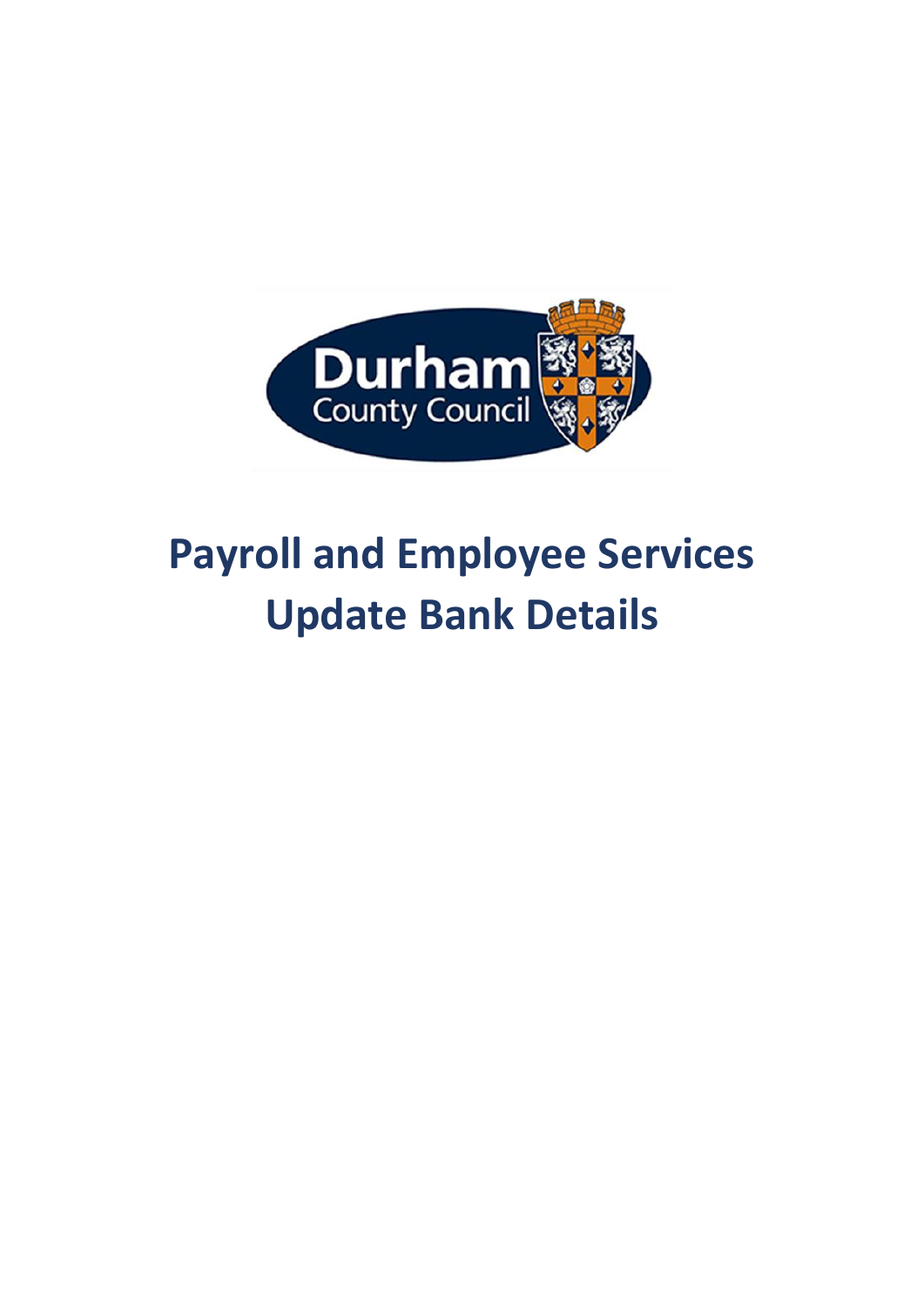## <span id="page-1-0"></span>Contents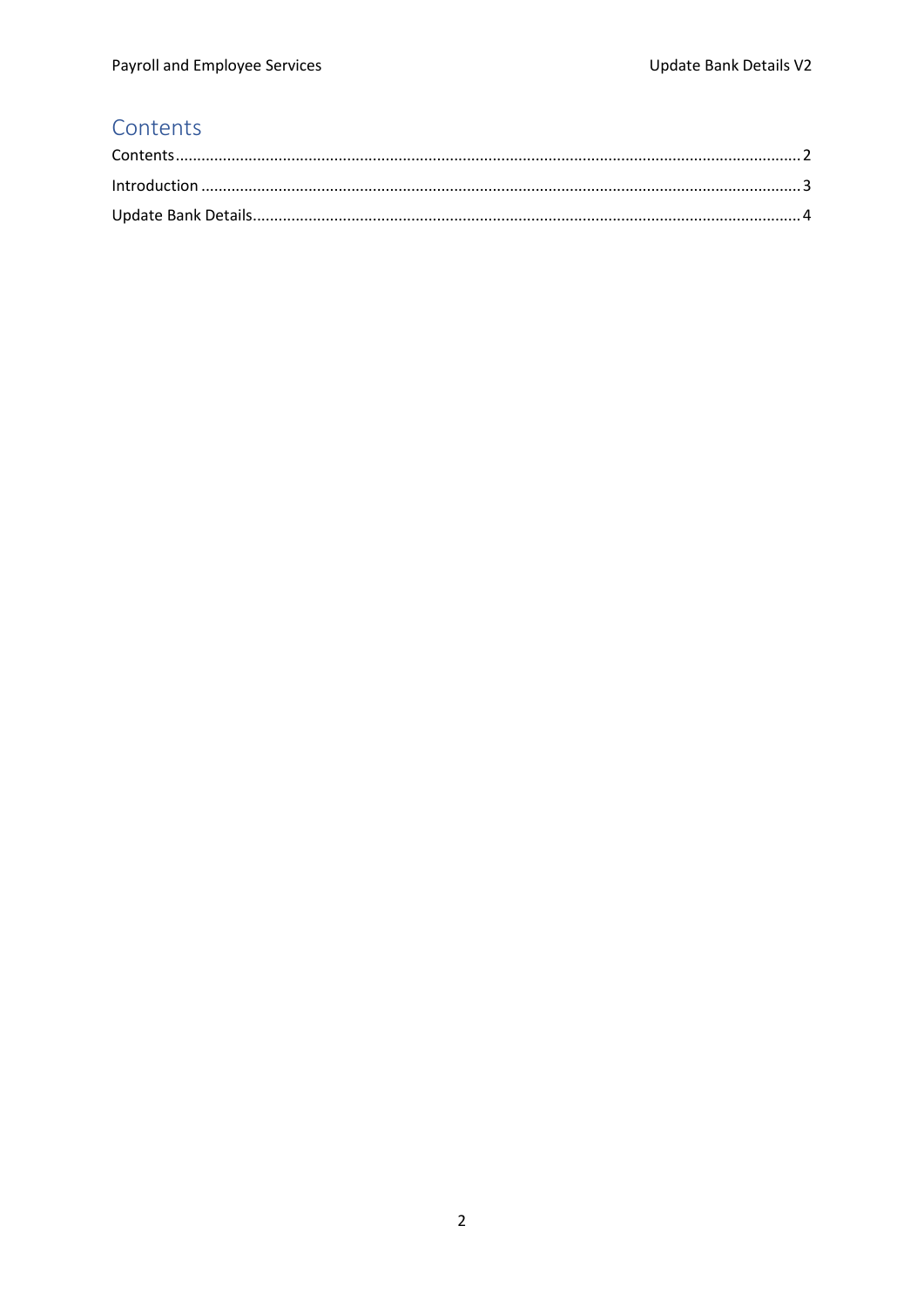## <span id="page-2-0"></span>Introduction

Employees are now able to input changes to their bank details directly onto MyView. The change will be received by Payroll and Employee Services who will approve this to be actioned on the employee's record. Please note for the change of bank details to be made in the current month you must submit the request by no later than the 10th of the month. Change of bank details cannot be guaranteed for requests submitted after this date. e.g. if you want your February pay to go into your new account, then you must submit request no later than 10th February.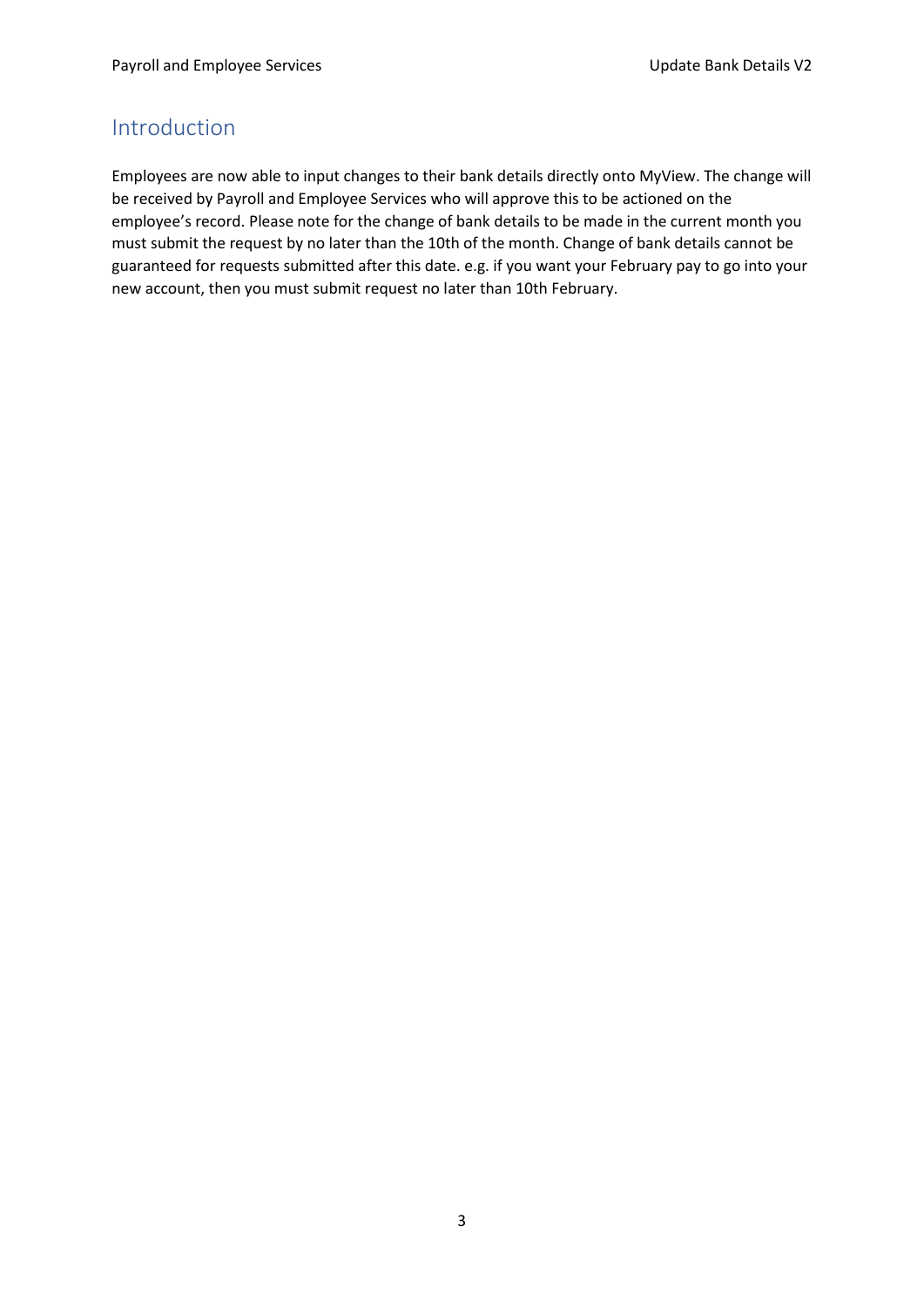## <span id="page-3-0"></span>Update Bank Details

To access **Update Bank Details**, log into MyView Dashboard and navigate to the **Update Bank Details** option on the left-hand side panel.

| Durham                                                                                                       | Ξ                                                                                                                 |                                          | <b>Employee Search</b>                                    | Q | $\circ$ | - 2                      | O |
|--------------------------------------------------------------------------------------------------------------|-------------------------------------------------------------------------------------------------------------------|------------------------------------------|-----------------------------------------------------------|---|---------|--------------------------|---|
| My People<br>Me<br><b>ALEXANDRIA</b>                                                                         |                                                                                                                   | <b>Welcome ALEXANDRIA</b>                |                                                           |   |         | $\oslash$ Edit dashboard |   |
| Payroll and<br>$\pm$<br>Employee Services<br>Officer                                                         | My Pay<br>÷                                                                                                       | In Progress<br>ŧ.                        | <b>Birthdays</b><br>ŧ                                     |   |         |                          |   |
| <b>Employee Actions</b><br><b>Update Bank Details</b><br>Create Expenses Claim<br><b>Employee Appraisals</b> | You've been<br>$\checkmark$<br>paid<br>Your payslip for<br>22 December is<br>now available<br><b>View Summary</b> | ≝<br>You have no forms in<br>progress    | $\alpha$<br>There are no birthdays in<br>the next 30 days |   |         |                          |   |
| <b>Employee Vehicles</b><br><b>Training History</b>                                                          | View All Pay Documents<br>Payslip<br>Payslip                                                                      | Reporting Services :                     | Authorisation<br>t                                        |   |         |                          |   |
| <b>Employee Payslips</b><br><b>Update Personal Details</b>                                                   | U<br>E<br>22 Dec<br>30 Nov                                                                                        | No data is available for this<br>widget. | ≝                                                         |   |         |                          |   |

Once **Update Bank Details** has been selected, you will be asked to input an **Effective Date** for the change to be made. Once the **Effective Date** has been inputted, click **Next**.

| <b>Update Bank Details (ALEXANDRIA LEWIS)</b>                                                                                                                                                                                                                                                                                                                   |
|-----------------------------------------------------------------------------------------------------------------------------------------------------------------------------------------------------------------------------------------------------------------------------------------------------------------------------------------------------------------|
| Please note for the change of bank details to be made in the current month you must submit the request by no later than the 10th of the month. Change of bank details cannot be<br>guaranteed for requests submitted after this date. e.g. if you want your February pay to go into your new account, then you must submit request no later than 10th February. |
| Upon entering your new sort code - if your bank/branch details are not being recognised, you will need to email resourcelink@durham.gov.uk quoting the new account sort code,<br>bank name and branch address so that we can verify these details prior to updating the system.                                                                                 |
|                                                                                                                                                                                                                                                                                                                                                                 |
| <b>Effective Date</b><br>Complete<br>Bank                                                                                                                                                                                                                                                                                                                       |
| <b>Effective Date</b>                                                                                                                                                                                                                                                                                                                                           |
|                                                                                                                                                                                                                                                                                                                                                                 |
| Date Change is<br>首<br><b>Effective</b><br>04/02/2022                                                                                                                                                                                                                                                                                                           |
|                                                                                                                                                                                                                                                                                                                                                                 |
|                                                                                                                                                                                                                                                                                                                                                                 |
| Previous                                                                                                                                                                                                                                                                                                                                                        |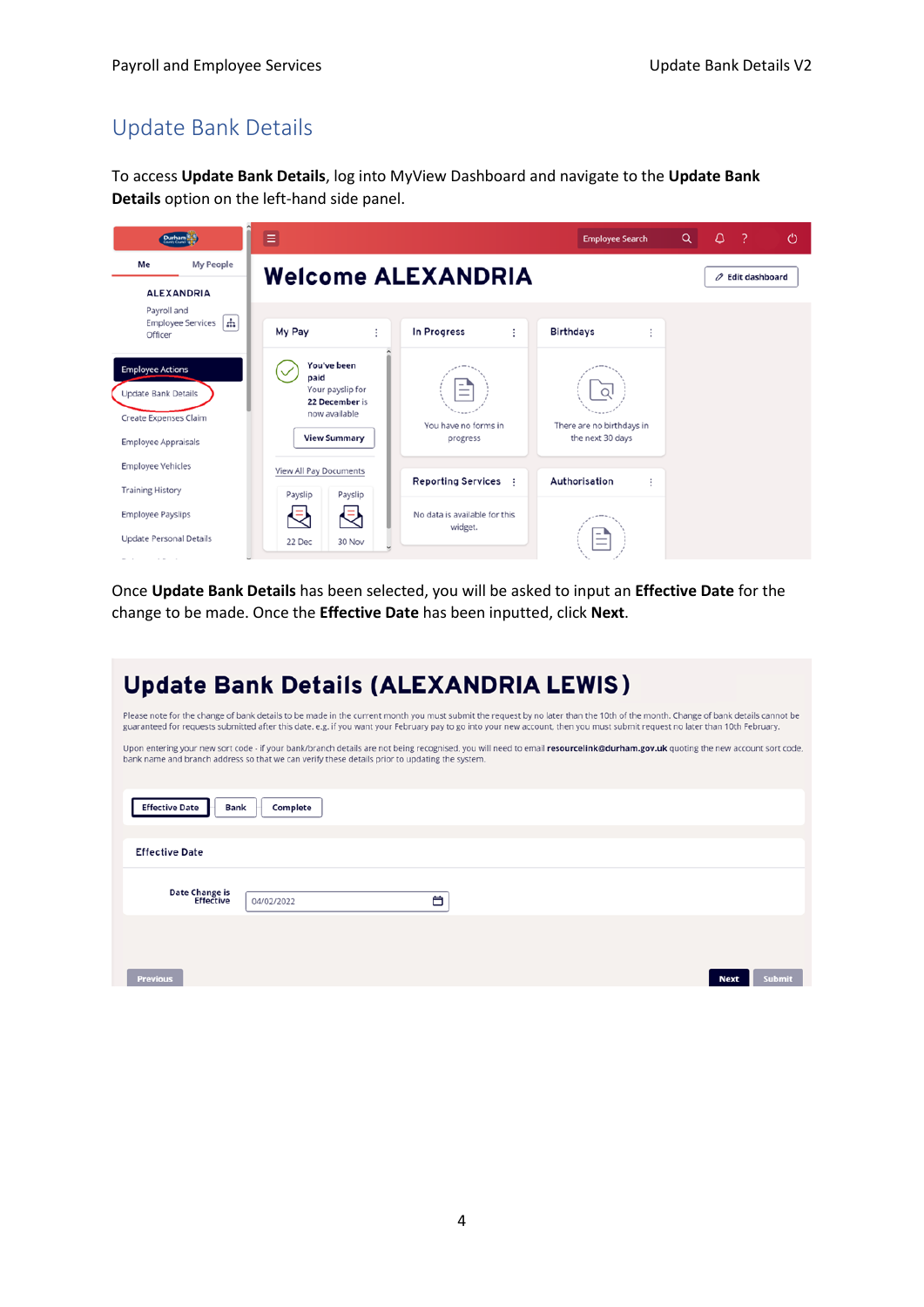The next section of the form will then show the current bank details recorded on the employee's record. Employees must select the **Bank Type** to notify whether this is a change to **Bank Account** or **Building Society Account.** Both form types will follow similar instructions that are included in this guidance document. However, some Building Society accounts require a roll number as well as an account number, therefore if your Building Society account has a roll number you must include this in the relevant field. This field will be displayed when you choose the Building Society account bank type. Next, Select **Change Account Details** to amend the details in the form.

| <b>Effective Date</b> | Complete<br>Bank                          |                               |                       |
|-----------------------|-------------------------------------------|-------------------------------|-----------------------|
| <b>Bank Details</b>   |                                           |                               |                       |
| <b>Bank Type</b>      | ● Bank Account ○ Building Society Account |                               |                       |
| <b>Account Number</b> | $***1234$                                 | <b>Change Account Details</b> |                       |
| <b>Sort Code</b>      | 12-34-56                                  |                               |                       |
| <b>Bank Name</b>      | Barclays Regional Of                      |                               |                       |
| <b>Branch</b>         | DARLINGTON                                |                               |                       |
|                       |                                           |                               |                       |
| <b>Previous</b>       |                                           |                               | Submit<br><b>Next</b> |

You will then be asked to input the **New Account Number, Confirm Old Account Number** and **New Sort Code**. Please ensure that the **New Sort Code** is inputted as numbers, with no symbols between the numbers. If the details are valid, the **New Bank Name** and **New Branch** will pull through automatically. Select **Next**.

| <b>Bank Details</b>                  |                                           |
|--------------------------------------|-------------------------------------------|
| <b>Bank Type</b>                     | ● Bank Account ○ Building Society Account |
| <b>Account Number</b>                | ****1234                                  |
| <b>New Account Number</b>            | 43214321                                  |
| <b>Confirm Old Account</b><br>Number | 12341234                                  |
| <b>New Sort Code</b>                 | 123456                                    |
| <b>New Bank Name</b>                 | <b>Barclays Regional Of</b>               |
| <b>New Branch</b>                    | DARLINGTON                                |
|                                      |                                           |
| <b>Previous</b>                      | <b>Submit</b><br><b>Next</b>              |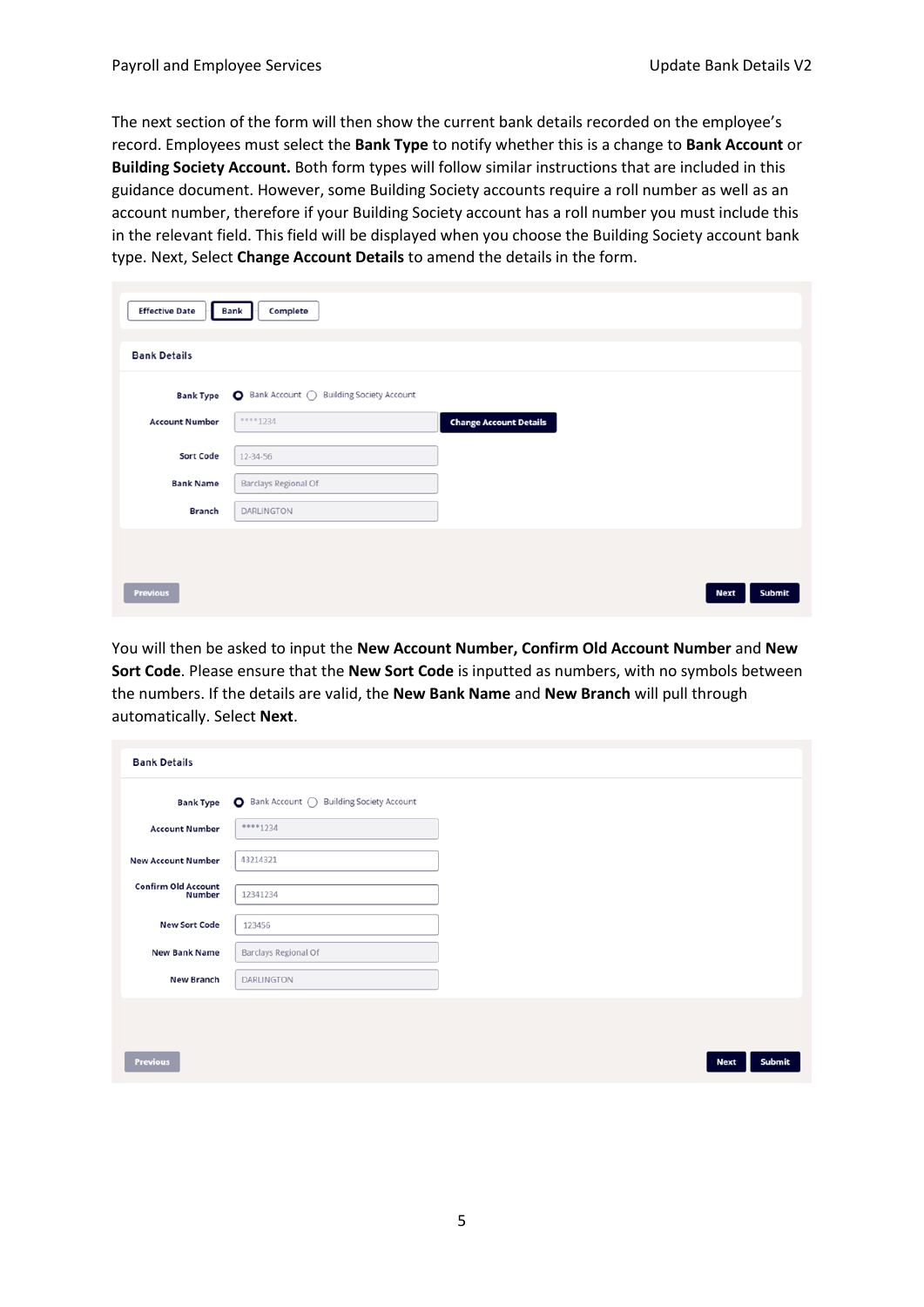Once you are on the final section, please click **Submit**.

| <b>Update Bank Details (ALEXANDRIA LEWIS)</b>                                                                                                                                                                                                                                                                                                                   |
|-----------------------------------------------------------------------------------------------------------------------------------------------------------------------------------------------------------------------------------------------------------------------------------------------------------------------------------------------------------------|
| Please note for the change of bank details to be made in the current month you must submit the request by no later than the 10th of the month. Change of bank details cannot be<br>guaranteed for requests submitted after this date, e.g. if you want your February pay to go into your new account, then you must submit request no later than 10th February. |
| Upon entering your new sort code - if your bank/branch details are not being recognised, you will need to email resourcelink@durham.gov.uk quoting the new account sort code,<br>bank name and branch address so that we can verify these details prior to updating the system.                                                                                 |
|                                                                                                                                                                                                                                                                                                                                                                 |
| <b>Effective Date</b><br>Bank<br>Complete                                                                                                                                                                                                                                                                                                                       |
|                                                                                                                                                                                                                                                                                                                                                                 |
| Click [Submit]                                                                                                                                                                                                                                                                                                                                                  |
|                                                                                                                                                                                                                                                                                                                                                                 |
|                                                                                                                                                                                                                                                                                                                                                                 |
|                                                                                                                                                                                                                                                                                                                                                                 |
| Next<br>Previous<br>Submit                                                                                                                                                                                                                                                                                                                                      |

You will then receive a confirmation message for the form, click **OK**.



Your request is now submitted to Payroll and Employee Services.

| $\checkmark$ | Your request has now been submitted to Payroll and Employee Services. |       |
|--------------|-----------------------------------------------------------------------|-------|
|              |                                                                       | Close |

To view the submitted form, go to **Form History** on the left-hand side toolbar. The event type for the change will be **Employee Changes**. The status of the form will be shown as **Submitted** whilst awaiting authorisation from Payroll and Employee Services.

| <b>Description</b>            | Event                          | <b>Status</b> | Raised Date v                       |          |
|-------------------------------|--------------------------------|---------------|-------------------------------------|----------|
| LEWIS, ALEXANDRIA             | <b>Employee Changes</b>        | Submitted     | 4 Feb 2022                          | $\wedge$ |
| <b>Employee Changes</b>       | Employee: ALEXANDRIA LEWIS     |               | Form Description: LEWIS, ALEXANDRIA |          |
|                               | Form Number: C0044616          |               |                                     |          |
|                               | Submitted By: ALEXANDRIA LEWIS |               |                                     |          |
|                               | Submitted On: 4 Feb 2022       |               |                                     |          |
| <b>Authorisation Progress</b> | $^{\circ}$<br>$\circledcirc$   |               |                                     |          |